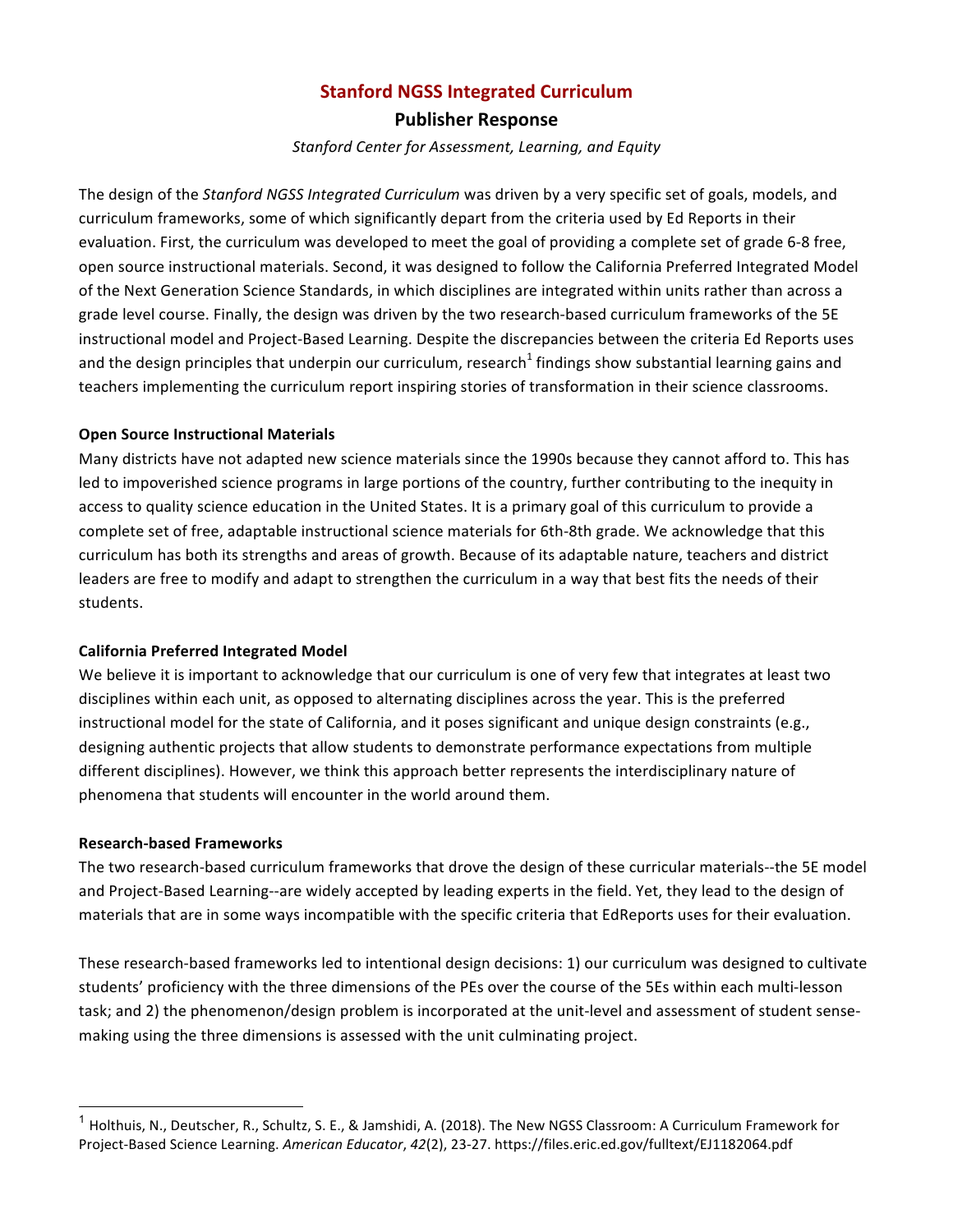5E Instructional Model: In the 5E model, students gradually develop proficiency with the 3 dimensions of a Performance Expectation over the course of a 5E learning sequence. According to Roger Bybee, lead author of the 5E model, different aspects of performance expectations should be foregrounded and backgrounded at different times during this sequence to acknowledge how students build proficiency in using multiple dimensions together over time. $2$ 

EdReports cites integration of all three dimensions across nearly all of the learning tasks, but notes missed opportunities for three-dimensionality in each learning opportunity within the learning tasks (ie. at the "E" level). We believe the scope at which multidimensionality is assessed in the report is misaligned with how our curriculum was designed. The curriculum was intentionally designed for students to build gradually toward proficiency with each PE (and its corresponding 3 dimensions) across the course of an entire learning task to prepare for assessment at the unit level, **not** within each "E" of a learning task. Within each "E" in the learning sequence, we made the pedagogical decision to foreground and background specific dimensions of the PE, as necessary, until students are ready to integrate all three dimensions. This takes into account how students build proficiency with multiple dimensions over time and is the pedagogical approach recommended by Roger Bybee. This also reflects the definition of the NGSS as "standards, not curriculum" or "goals, that reflect what a student should know and be able to do" by the end of a learning sequence (NGSS Executive Summary, pg. 2).

Project-Based Learning: The Ed Reports criteria takes one particular approach to the way phenomena should be embedded in instruction. Project-Based Learning takes a different approach, which research has demonstrated is an effective and valid approach to ground student learning in sensemaking about phenomena. In *Setting the standard for project based learning,* authors Larmer, Mergendoller, & Boss, describe the rationale underpinning the approach to presenting one problem or phenomenon-driven question at the beginning of a unit that drives students' work throughout a set of lessons. They state that focusing the entire unit on exploring a question or problem provides the organizing structure that gives the learning a purpose throughout the instructional sequence: 

"It is important that the inquiry be sustained. One of the goals of Gold Standard PBL is to build the success skills of critical thinking/problem solving, collaboration, and self-management. If this is to occur, then students need to confront problems and questions that are not resolved in a few class meetings. Difficult questions take more time to think through and solve."<sup>3</sup>

The report cites that within many of the learning tasks, students are not presented with a phenomenon or a problem. Instead, the phenomenon/problem is presented in the Lift-Off for each unit, and it motivates each of the subsequent tasks within the unit itself. As we described above, sustained exploration of a problem or phenomenon-driven question across a unit is fundamental to PBL. Thus, each task is not designed to have a separate phenomena/problem. Instead, the project context is designed to act as the phenomenon/problem; each task in a single unit contributes to students figuring something out about the question or problem; the tasks culminate with students making sense of the phenomenon/problem introduced at the beginning as part of the project. This is a common tension between NGSS and PBL, but we negotiate this tension by designing multi-lesson learning tasks that deepen three-dimensional learning which students will then use to make sense of a unit-level phenomenon/problem. In their 2019 article on project-based learning in science, Miller and Krajcik refer to these

<sup>&</sup>lt;sup>2</sup> Bvbee, R. W. (2013). *Translating the NGSS for classroom instruction*. NSTA Press, National Science Teachers Association. <sup>3</sup> Larmer, J., Mergendoller, J., & Boss, S. (2015). Setting the standard for project based learning. ASCD, 39-40.